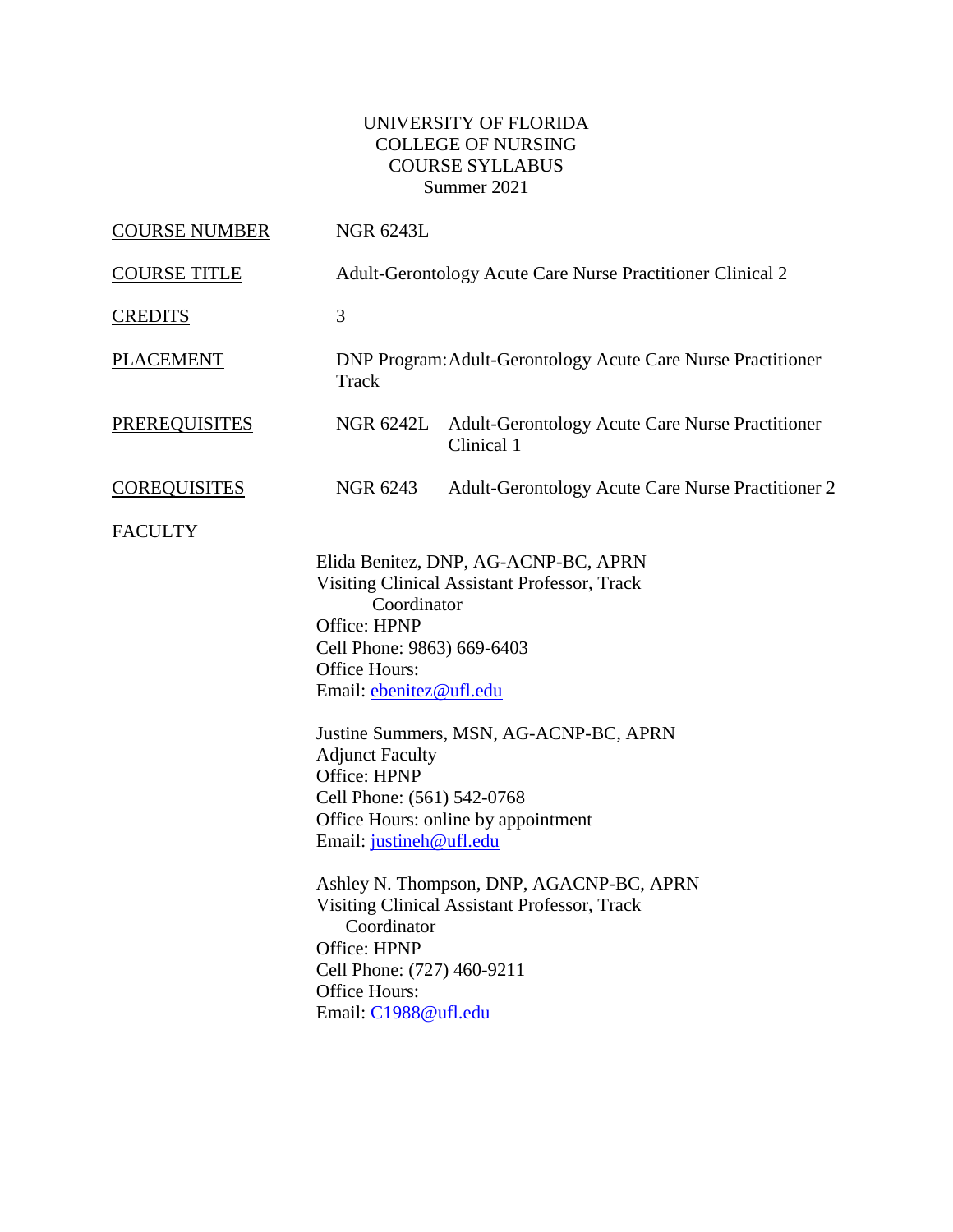COURSE DESCRIPTION Clinical experiences allow the student to apply safe, cost effective, legal, and ethical management strategies to the care of young, middle, and older adults with selected complex health problems from diverse backgrounds. Emphasis is on development of advanced clinical skills in acute and critical care settings. Students will practice advanced health assessment, formulate differential diagnoses, and develop and implement treatment plans based upon current scientific rationale, evidence-based practice guidelines and standards of care. The focus of this course is the care of young, middle, and older adults with complex and commonly occurring cardiovascular, pulmonary, hematological, and renal health care problems.

# COURSE OBJECTIVES Upon completion of this course, the student will:

- 1. Apply the concepts of wellness and health promotion in advanced nursing practice management of acutely and critically ill young, middle, and older adults with selected complex health care problems.
- 2. Analyze and interpret comprehensive health assessments to develop appropriate differential diagnoses.
- 3. Establish appropriate priorities for health care interventions, including initiation of effective emergency care.
- 4. Utilize appropriate diagnostic and therapeutic interventions with attention to safety, cost, invasiveness, client acceptability, and efficacy.
- 5. Formulate management plans based on scientific rationale, evidence-based practice guidelines and standards of care.
- 6. Evaluate the effectiveness of illness prevention, health promotion, and management plans for young, middle, and older adults experiencing acute and critical complex health care problems.
- 7. Utilize legal and ethical principles to guide decision-making in the advanced nursing practice role.
- 8. Identify issues of cultural diversity and global perspectives when delivering advanced nursing practice care to young, middle, and older adults with selected acute and critical complex health care problems.
- 9. Demonstrate effective oral and written communication skills.
- 10. Initiate appropriate and timely consultation and/or referral when the health problem exceeds the nurse practitioner's scope of practice and/or expertise.

## CLINICAL SCHEDULE

To be arranged with preceptor and faculty member. All clinical logs and clinical site information will be entered via the EXXAT program.

We will have face-to-face instructional sessions at the Harrell Center to accomplish the student learning objectives of this course. In response to COVID-19, the following policies and requirements are in place to maintain your learning environment and to enhance the safety of our in-classroom interactions.

- You are required to wear approved face coverings at all times during class and within buildings. Following and enforcing these policies and requirements are all of our responsibility. Failure to do so will lead to a report to the Office of Student Conduct and Conflict Resolution.
- If you are experiencing COVID-19 symptoms (Click here for guidance from the CDC on symptoms [of coronavirus\)](https://www.cdc.gov/coronavirus/2019-ncov/symptoms-testing/symptoms.html), please use the UF Health screening system and follow the instructions on whether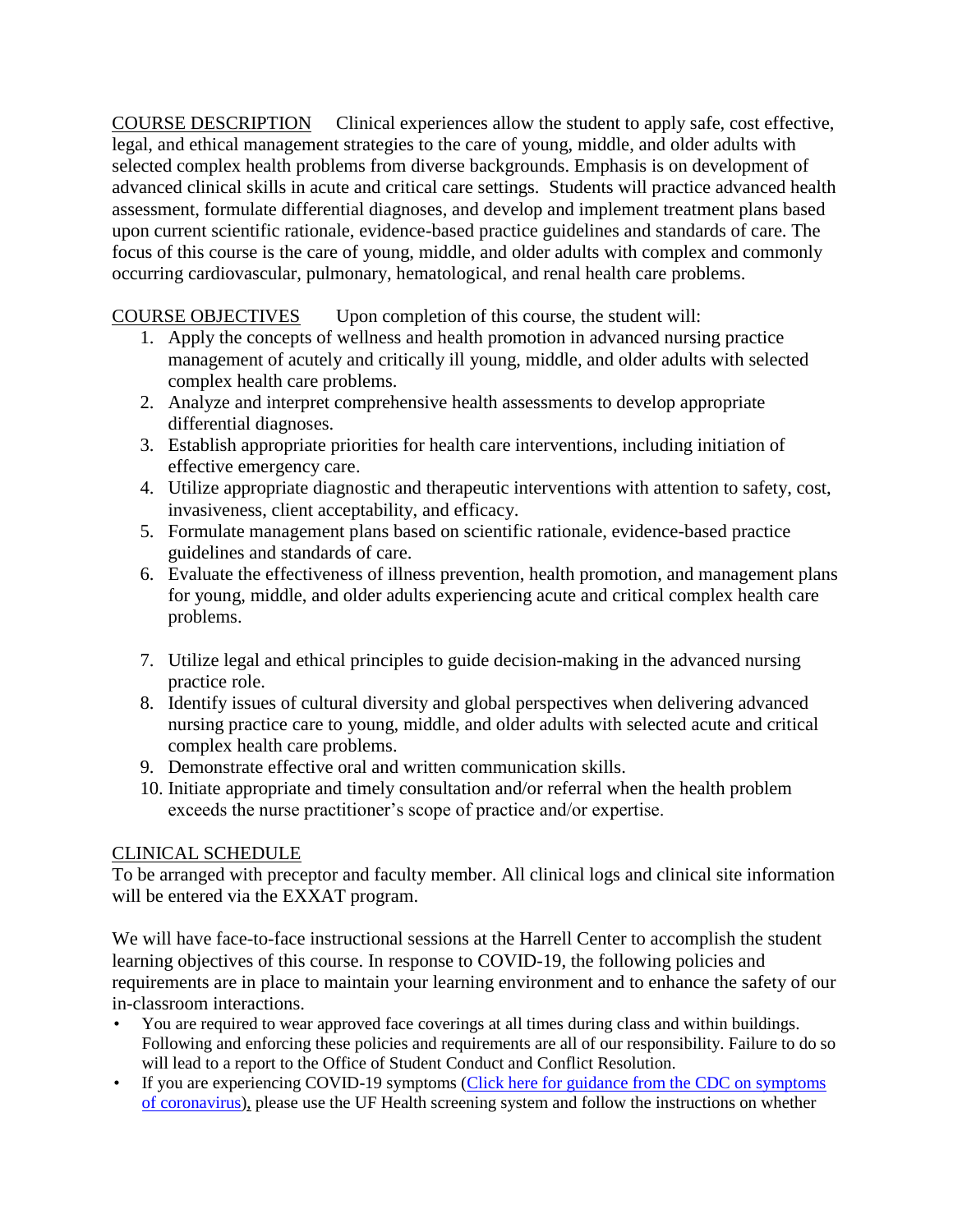you are able to attend class. [Click here for UF Health guidance on what to do if you have been](https://coronavirus.ufhealth.org/screen-test-protect/covid-19-exposure-and-symptoms-who-do-i-call-if/)  [exposed to or are experiencing Covid-19 symptoms.](https://coronavirus.ufhealth.org/screen-test-protect/covid-19-exposure-and-symptoms-who-do-i-call-if/)

- Course materials will be provided to you with an excused absence, and you will be given a reasonable amount of time to make up work. [Find more information in the university attendance](https://catalog.ufl.edu/UGRD/academic-regulations/attendance-policies/)  [policies](https://catalog.ufl.edu/UGRD/academic-regulations/attendance-policies/)
- You are expected to adhere to all policies of the clinical agency to maintain safety such as wearing approved personal protective equipment. It is your responsibility to act in accordance with the UF Health Student COVID-19 Pledge.

E-Learning in Canvas is the course management system that you will use for this course. E-Learning in Canvas is accessed by using your Gatorlink account name and password at [http://elearning.ufl.edu/.](http://elearning.ufl.edu/) There are several tutorials and student help links on the E-Learning login site. If you have technical questions call the UF Computer Help Desk at 352-392-HELP or send email to [helpdesk@ufl.edu.](mailto:helpdesk@ufl.edu)

It is important that you regularly check your Gatorlink account email for College and University wide information and the course E-Learning site for announcements and notifications. Course websites are made available on the Friday before the first day of classes.

#### TEACHING METHODS

Supervision of clinical practice with onsite clinical and faculty preceptors and guided seminar group discussion

#### LEARNING ACTIVITIES

Supervised onsite clinical practice and seminar presentations with analysis of selected clients reflecting ongoing and emergent clinical issues; verbal and written reports related to assessment, diagnosis and management plans.

#### EVALUATION

Minimum Required Clinical Practice Hours: 144 hours

Clinical experience will be evaluated through faculty observation, verbal communication with the student, written work, and agency staff reports using a College of Nursing Clinical Evaluation Form. Faculty reserve the right to alter clinical experiences, including removal from client care areas, of any student to maintain patient safety and to provide instructional experiences to support student learning.

Evaluation will be based on achievement of course and program objectives using a College of Nursing Clinical Evaluation Form. All areas are to be rated. A rating of Satisfactory represents satisfactory performance and a rating of Unsatisfactory represents unsatisfactory performance. **The student must achieve a rating of Satisfactory in each area by completion of the semester in order to achieve a passing grade for the course**. A rating of less than satisfactory in any of the areas at semester end will constitute an Unsatisfactory course grade.

The faculty member will hold evaluation conferences with the student and clinical preceptor at each site visit via Zoom. Rotation evaluation conferences will be made available to each student. All Zoom **conferences with the faculty member are mandatory** and will be held at a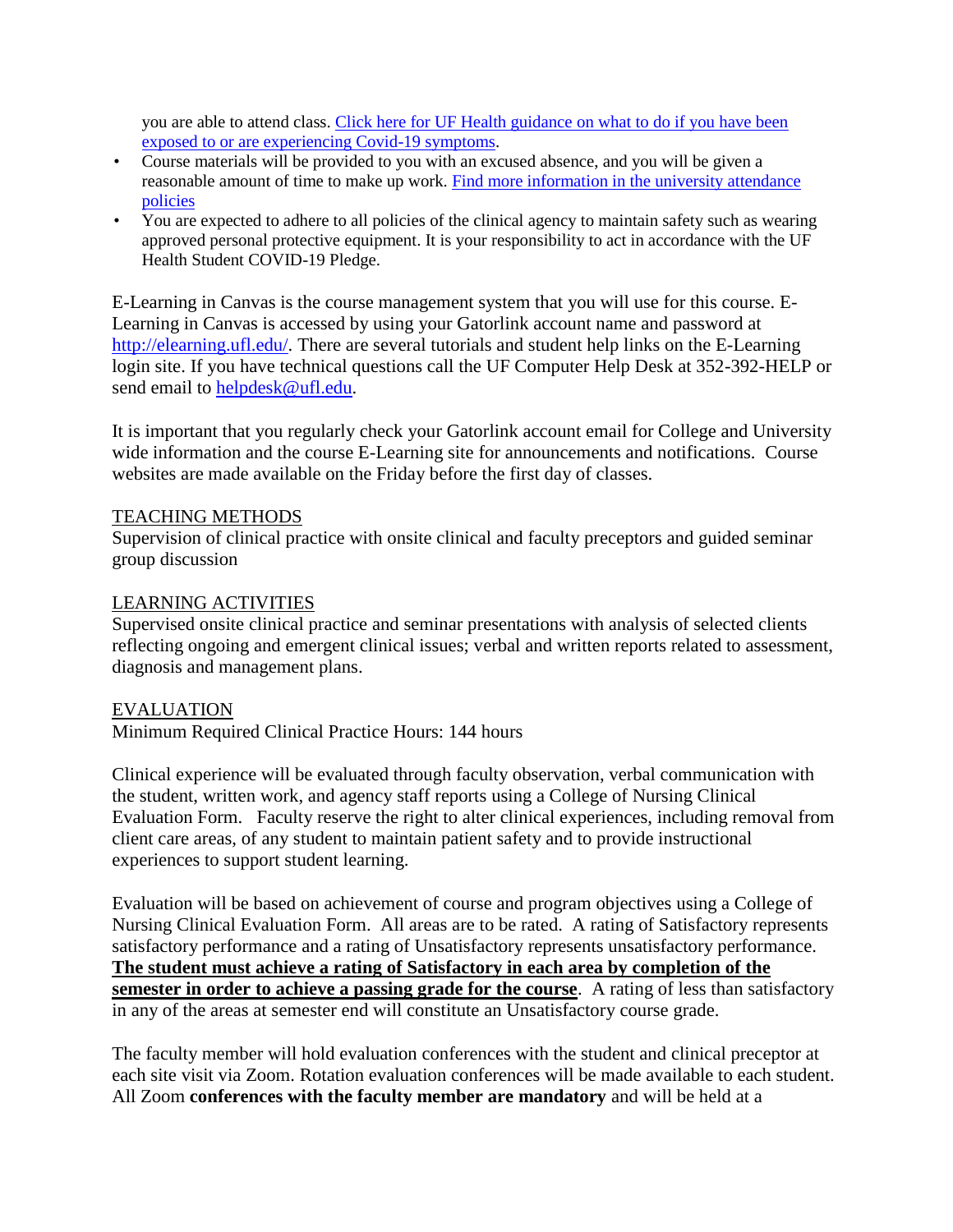designated time agreed upon by faculty, preceptor and student. A student may request additional conferences at any time by contacting the clinical faculty.

#### Mandatory Documentation of Clinical Hours and Experiences

Students are required to use Exxat software associated with the UF account to schedule all clinical days and to record patient logs. The faculty will also use Exxat or otherwise communicate with the student to schedule the site visit. Students are required to submit a written calendar of planned clinical practice dates and times in Exxat prior to beginning the clinical rotation. Any changes to the calendar (dates and times) must be submitted in writing to the course faculty member before the change is planned to occur. Clinical hours accrued without prior knowledge of the faculty member will not be counted toward the total number of clinical hours required for the course. Students must notify preceptor and clinical faculty member of any missed clinical days due to illness.

Students also assess their learning experience using the Clinical Site Assessment Form. The Clinical Site Assessment Form is submitted in Exxat. At the middle of the clinical experience the student completes a self-evaluation. The faculty member completes a student evaluation using the College of Nursing Clinical Evaluation Form.

Exxat clinical log information must be updated weekly. The student has a 7-day window to post each clinical contact. You are required to complete ALL of the data for each case in Exxat.

#### For technical problems, you may reach out to the Exxat support team at support@exxat.com

## CLASS ATTENDANCE AND MAKE UP POLICY

Students are responsible for meeting all academic objectives as defined by the instructor. Absences count from the first class meeting. In general, acceptable reasons for absences from class include illness, serious family emergencies, special curricular requirements, military obligation, severe weather conditions, religious holidays, and participation in official University activities. Absences from class for court-imposed legal obligations (e.g., jury duty or subpoena) must be excused. Other reasons also may be approved.

Students may not attend classes unless they are registered officially or approved to audit with evidence of having paid audit fees. After the end of drop/add, the Office of the University Registrar provides official class rolls/addenda to instructors. Students who do not attend at least one of the first 2 class meetings of a course or laboratory in which they are registered and who have not contacted the academic unit to indicate their intent may be dropped from the course. **Students must not assume that they will automatically be dropped if they fail to attend the first few days of class.** The academic unit will notify students dropped from courses or laboratories by posting a notice in the academic unit office. Students may request reinstatement on a space-available basis if documented evidence is presented. The University recognizes the right of the individual professor to make attendance mandatory. After due warning, professors may prohibit further attendance and then assign a failing grade for excessive absences. Students who have registration changes, at any time during the semester, should verify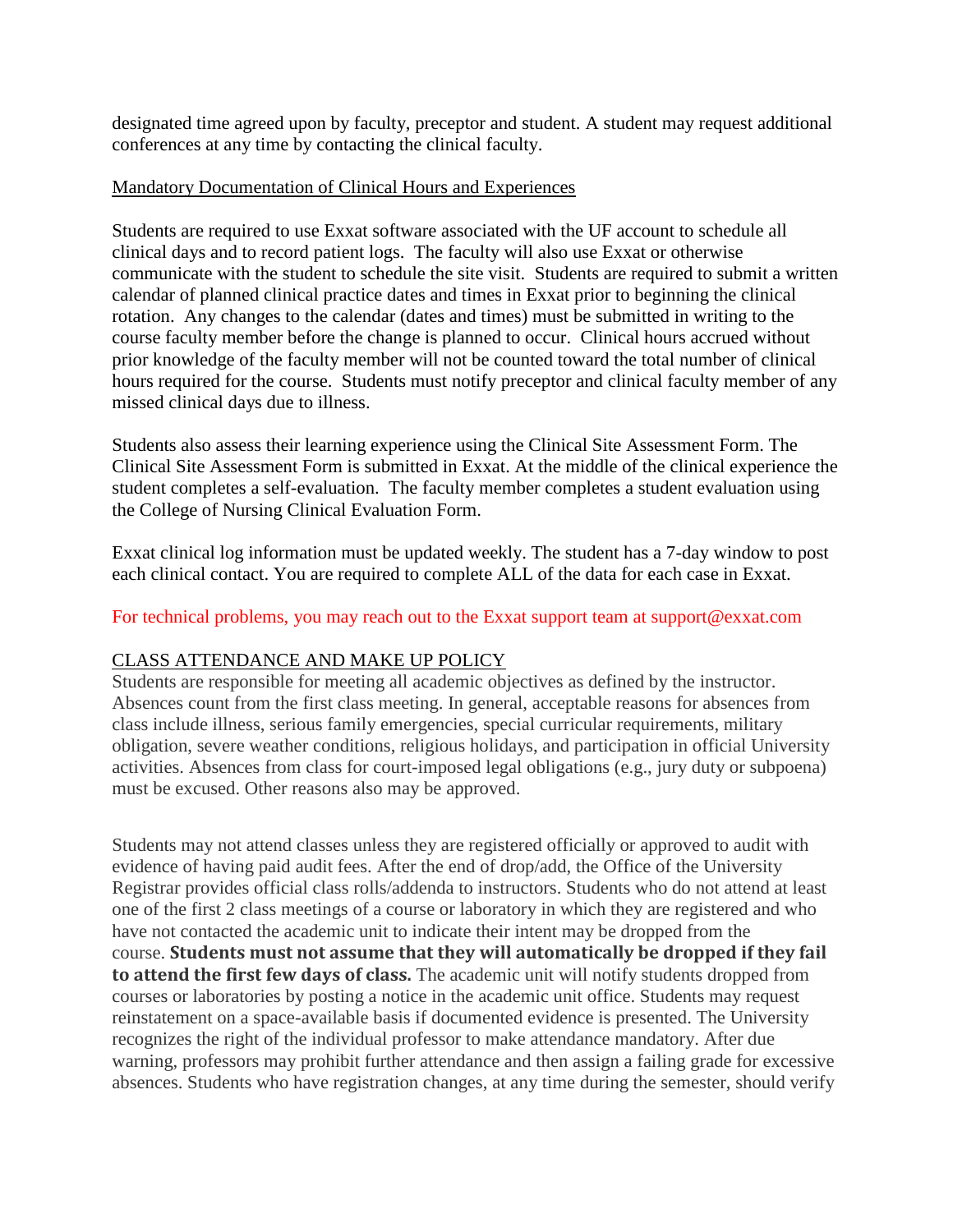their registrations before the last day of class of the term. Retroactive drop/add or other registration changes will not be permitted.

Requirements for class attendance and make-up exams, assignments, and other work in this course are consistent with university policies that can be found at: <https://catalog.ufl.edu/graduate/regulations/#text>

## GRADING SCALE

- S Satisfactory
- U Unsatisfactory

For more information on grades and grading policies, please refer to University's grading policies: [https://catalog.ufl.edu/graduate/regulations/.](https://catalog.ufl.edu/graduate/regulations/)

# COURSE EVALUATION

Students are expected to provide professional and respectful feedback on the quality of instruction in this course by completing course evaluations online via GatorEvals. Guidance on how to give feedback in a professional and respectful manner is available at [https://gatorevals.aa.ufl.edu/students/.](https://gatorevals.aa.ufl.edu/students/) Students will be notified when the evaluation period opens, and can complete evaluations through the email they receive from GatorEvals, in their Canvas course menu under GatorEvals, or via [https://ufl.bluera.com/ufl/.](https://ufl.bluera.com/ufl/) Summaries of course evaluation results are available to students at [https://gatorevals.aa.ufl.edu/public-results/.](https://gatorevals.aa.ufl.edu/public-results/)

# ACCOMMODATIONS DUE TO DISABILITY

Students with disabilities requesting accommodations should first register with the Disability Resource Center (352-392-8565,<https://disability.ufl.edu/> ) by providing appropriate documentation. Once registered, students will receive an accommodation letter which must be presented to the instructor when requesting accommodation. Students with disabilities should follow this procedure as early as possible in the semester.

## PROFESSIONAL BEHAVIOR

The College of Nursing expects all Nursing students to be professional in their interactions with patients, colleagues, faculty, and staff and to exhibit caring and compassionate attitudes. These and other qualities will be evaluated during patient contacts and in other relevant settings by both faculty and peers. Behavior of a Nursing student reflects on the student's individual's ability to become a competent professional Nurse. Attitudes or behaviors inconsistent with compassionate care; refusal by, or inability of, the student to participate constructively in learning or patient care; derogatory attitudes or inappropriate behaviors directed at patients, peers, faculty or staff; misuse of written or electronic patient records (e.g., accession of patient information without valid reason); substance abuse; failure to disclose pertinent information on a criminal background check; or other unprofessional conduct can be grounds for disciplinary measures including dismissal.

*As students in the health professions at UF Health, you are expected to promote safety and a culture of care and concern for each other and for patients. Across our academic health center's missions of research, teaching and patient care, nursing students must lead by*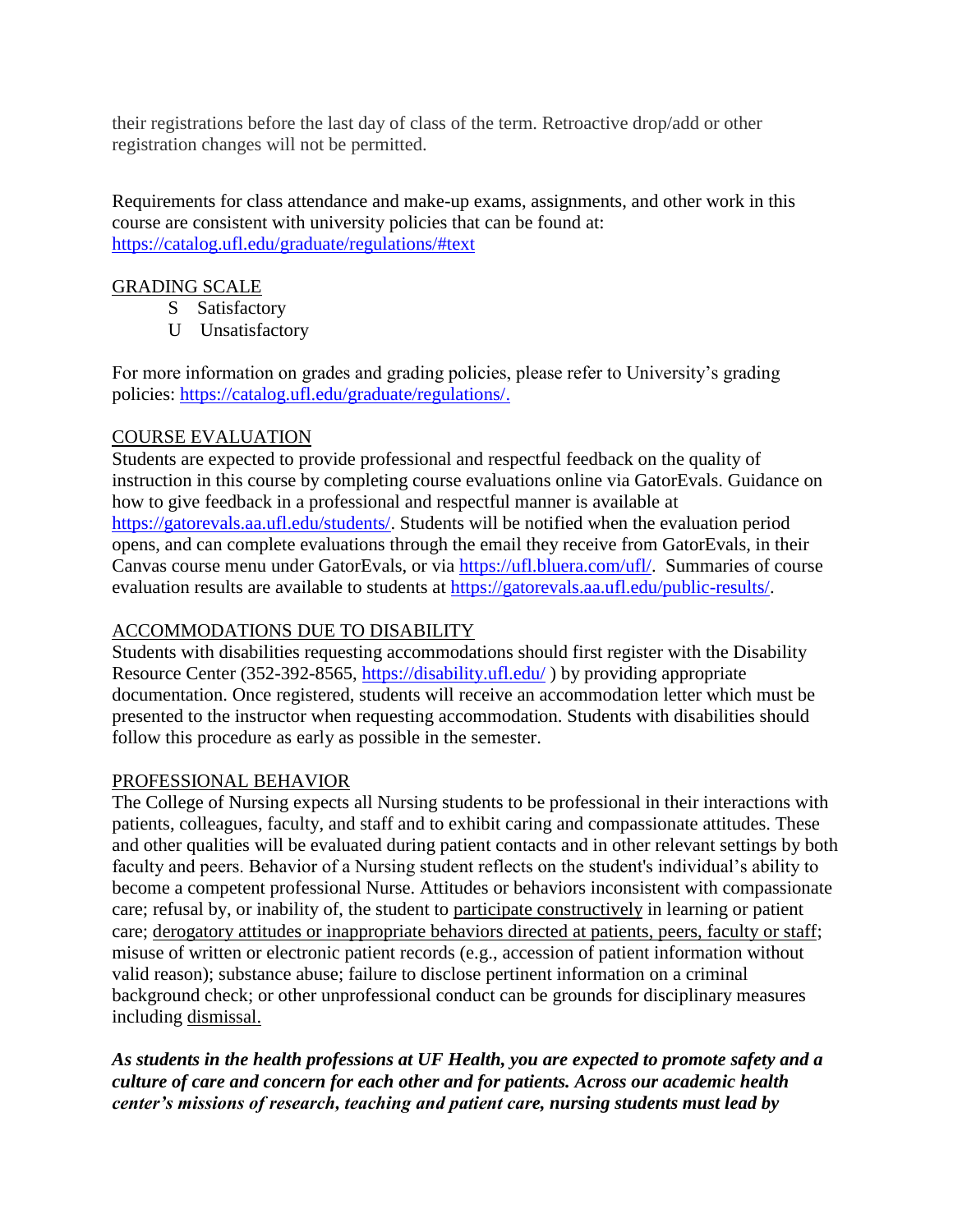*example and take individual responsibility for modeling healthy habits and behaviors to minimize the spread of COVID-19. Failure to comply with the established public health measures, both on and off campus, is considered a serious breach of professional conduct***.** 

# UNIVERSITY POLICY ON ACADEMIC MISCONDUCT

Academic honesty and integrity are fundamental values of the University community. Students should be sure that they understand the UF Student Honor Code at

<https://sccr.dso.ufl.edu/policies/student-honor-code-student-conduct-code/> . Students are required to provide their own privacy screen for all examination's administered to student laptops. No wireless keyboards or wireless mouse/tracking device will be permitted during examinations.

# UNIVERSITY AND COLLEGE OF NURSING POLICIES

Please see the College of Nursing website for student policies [\(http://students.nursing.ufl.edu/currently-enrolled/student-policies-and-handbooks/\)](http://students.nursing.ufl.edu/currently-enrolled/student-policies-and-handbooks/) and a full explanation of each of the university policies – [\(http://students.nursing.ufl.edu/currently](http://students.nursing.ufl.edu/currently-enrolled/course-syllabi/course-policies)[enrolled/course-syllabi/course-policies\)](http://students.nursing.ufl.edu/currently-enrolled/course-syllabi/course-policies) UF Grading Policy Religious Holidays Counseling and Mental Health Services Student Handbook Faculty Evaluations Student Use of Social Media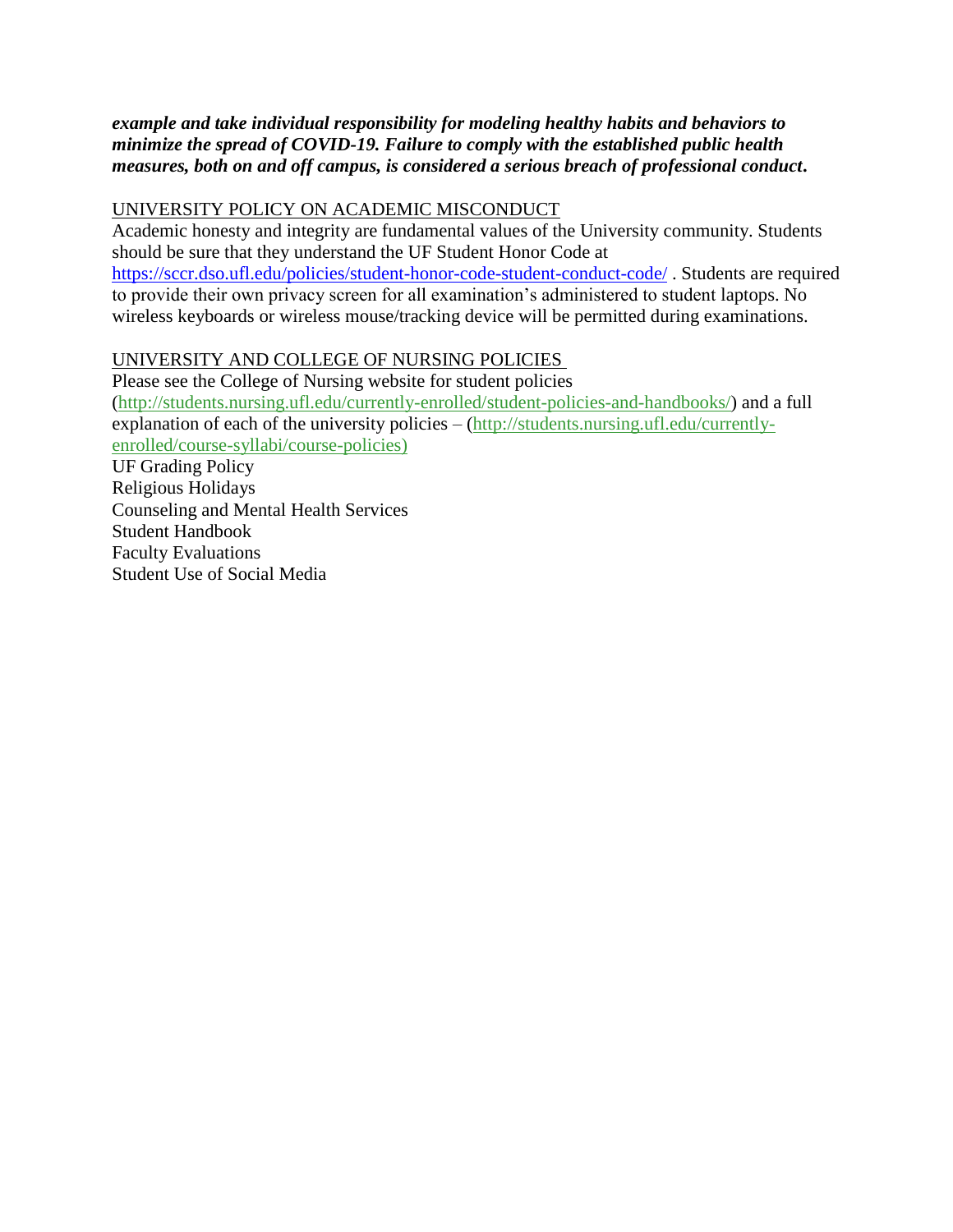#### **Summer 2021 NGR 6243L Course Calendar May 10 – August 6 Assignments are due Sunday of respective week at 11:59 PM**

Online Clinical Documentation and Site Visits:

- All clinical hours, patient logs, and evaluations will be completed via Exxat.
- Each student is responsible for entering clinical dates and hours into Exxat. Those clinical dates/hours must be sent to their clinical site preceptor for approval.
- All clinical hours will be verified by clinical site preceptor via Exxat.
- Students are responsible for 3-4 patient logs each clinical date.
- Site visits via Zoom will be completed by faculty at least once per semester/as needed.
- The clinical preceptor should plan to be present for a portion of the Zoom site visits.

| Week 1                | <b>Welcome Module</b>            | Due: May 16  |
|-----------------------|----------------------------------|--------------|
| May 10                |                                  |              |
|                       | *There will be a mandatory, live |              |
|                       | OSCE exam this semester. Date    |              |
|                       | of OSCE will be announced at a   |              |
|                       | later time. Once date is         |              |
|                       | announced, please plan your      |              |
|                       | schedule accordingly*            |              |
| Week 2                | Differentials Assignment         | Due: May 23  |
| May 17                |                                  |              |
| Week 3                | No Assignment.                   |              |
| May 24                |                                  |              |
| Week 4                | No Assignment.                   |              |
| May 31                |                                  |              |
| Week 5                | <b>Guidelines Assignment</b>     | Due: June 13 |
| June 7                |                                  |              |
| Week 6                | No Assignment.                   |              |
| June 14               |                                  |              |
| Week 7                | <b>Summer Break</b>              |              |
|                       | June 21-June 27                  |              |
|                       | Midterm Mark: 50% of clinical    |              |
|                       | hours                            |              |
|                       | Midterm Evaluations are Due in   |              |
|                       | Exxat                            |              |
| Week 8                | No Assignment.                   |              |
| June 28               |                                  |              |
| Week 9                | No Assignment.                   |              |
| July 6                |                                  |              |
| (July 5 Observance of |                                  |              |
| Independence Day)     |                                  |              |
| Week 10               | <b>Patient Documentation and</b> | Due: July 18 |
| July 12               | <b>Bedside Presentation</b>      |              |
|                       |                                  |              |